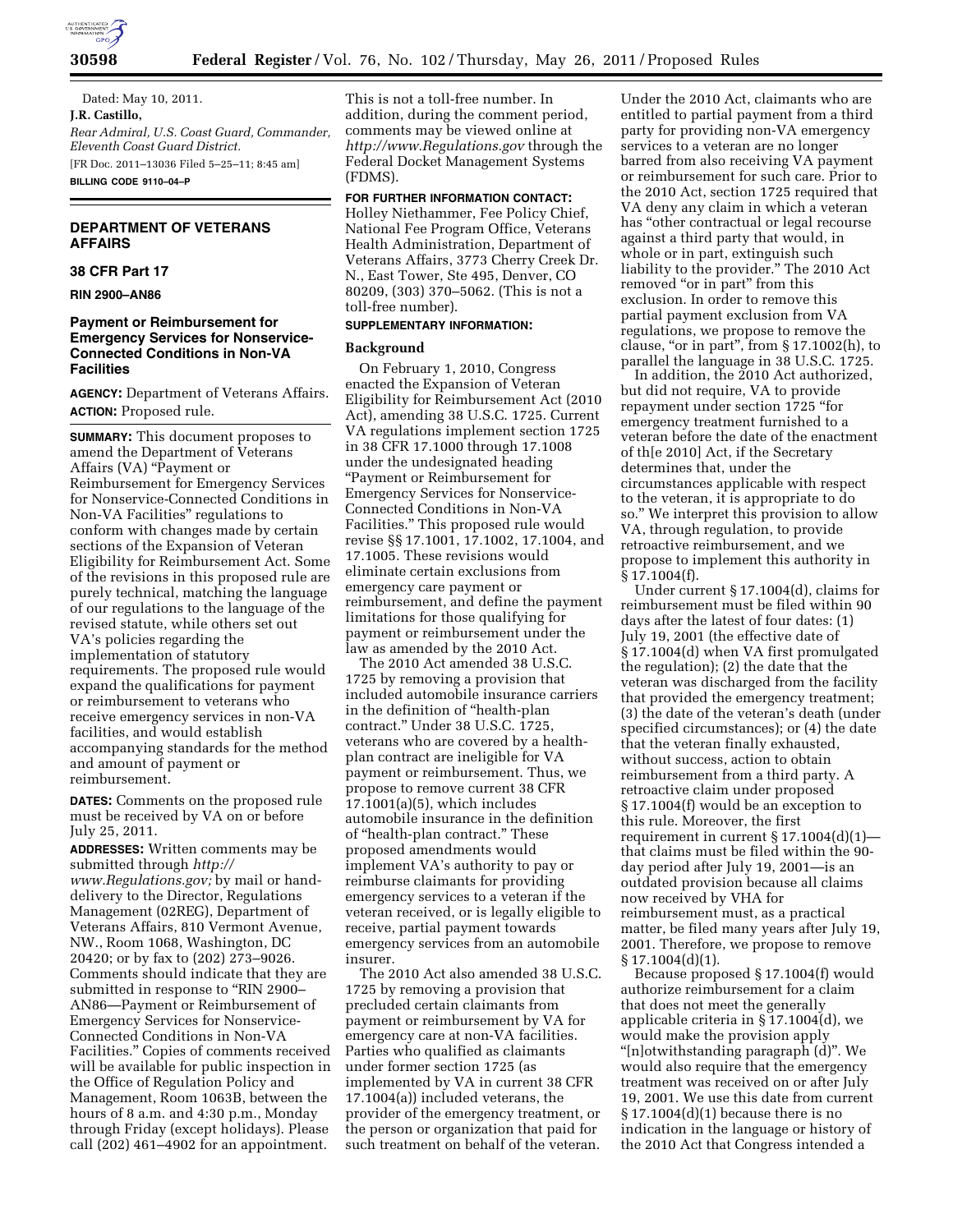greater benefit for claimants applying under the retroactive authorization in the 2010 Act than what VA prescribed for claimants under current § 17.1004(d). In addition, the retroactivity authorized by paragraph (f) would apply only to treatment received more than 90 days before the effective date of the final rule in this rulemaking. This limitation is necessary because treatment received after that date would be covered by § 17.1004(d), i.e., a claim for such care is not a retroactive claim.

We also propose to limit the applicability of this retroactive authority to claims filed within 1 year after the effective date of the final rule. Because retroactive claims may be for care provided nearly 10 years ago, we believe that a 1-year time limit allows claimants adequate time to learn about the new rule and complete their claims, while providing VA a reasonable timeframe within which it must be prepared to handle these more complex retroactive claims.

Section 1725, as amended by the 2010 Act, sets forth specific payment limitations for those claimants who now qualify for payment or reimbursement based on the removal of the partial payment restriction discussed above. We would establish these limitations in paragraphs (c) and (d) of § 17.1005.

First, in proposed § 17.1005(c)(1), VA would be a secondary payer in cases where a third party is financially responsible for part of the veteran's emergency treatment expenses. This reflects 38 U.S.C. 1725(c)(4)(B), which directs VA to be the secondary payer in such cases. Under proposed  $\S 17.1005(c)(2)$ , in cases where a veteran receives, or is legally entitled to receive, only partial reimbursement from a third party, VA would "pay the difference between the amount VA would have paid under this section for the cost of the emergency treatment and the amount paid (or payable) by the third party.'' This payment limitation would be based on 38 U.S.C. 1725(c)(4)(A), which specifically requires VA to pay this amount.

VA would pay the provider the difference between the amount paid on behalf of the veteran by the third party and the amount VA would have paid in the absence of legal liability for the payment of the veteran's health care cost by a third party. The total of these combined payments would also be considered payment in full and extinguish any liability that the veteran may have to the provider. This payment limitation is required by 38 U.S.C.  $1725(c)(4)(C)$ , which directs VA to pay in full and extinguish the veteran's liability. The veteran would no longer

be liable because the amount of the third party's payment or legal liability, plus VA's payment, would equal the total payment VA would have made in the absence of third party liability for the veteran's emergency care costs. Therefore, in proposed  $\S 17.1005(c)(3)$ , VA would state that ''[t]he provider will consider the combined payment under paragraph (c)(2) of this section as payment in full and extinguish the veteran's liability to the provider.''

Under proposed § 17.1005(d), VA would not reimburse claimants for any ''deductible, copayment or similar payment'' that veterans owe to third parties. This is based on 38 U.S.C.  $1725(c)(4)(D)$ .

Finally, we note that it is not necessary to propose changes based on the statutory language precluding reimbursement for amounts ''for which the veteran is responsible under a health-plan contract,'' because current 38 CFR 17.1002(g) already prevents any reimbursement or payment where the veteran is under a health-plan contract.

### **Unfunded Mandates**

The Unfunded Mandates Reform Act of 1995 requires, at 2 U.S.C. 1532, that agencies prepare an assessment of anticipated costs and benefits before issuing any rule that may result in expenditure by State, local, or Tribal governments, in the aggregate, or by the private sector, of \$100 million or more (adjusted annually for inflation) in any given year. This proposed rule would have no such effect on State, local, or Tribal governments, or on the private sector.

#### **Paperwork Reduction Act**

The Office of Management and Budget (OMB) assigns a control number for each collection of information it approves. Except for emergency approvals under 44 U.S.C. 3507(j), VA may not conduct or sponsor, and a person is not required to respond to, a collection of information unless it displays a currently valid OMB control number.

Current § 17.1004 contains a collection of information under the Paperwork Reduction Act (44 U.S.C. 3501–3521). OMB previously approved the collection of information and assigned Control Number 2900–0620. Because this proposed rule does not alter the information collection approved by OMB under the existing control number, we do not propose to seek new approval.

We propose to insert a citation to the OMB control number immediately after the authority citation for § 17.1004 to

clarify that that section contains an approved collection of information.

#### **Executive Order 12866**

Executive Order 12866 directs agencies to assess all costs and benefits of available regulatory alternatives and, when regulation is necessary, to select regulatory approaches that maximize net benefits (including potential economic, environmental, public health and safety, and other advantages; distributive impacts; and equity). The Executive Order classifies a regulatory action as a ''significant regulatory action,'' requiring review by the Office of Management and Budget (OMB) unless OMB waives such review, if it is a regulatory action that is likely to result in a rule that may: (1) Have an annual effect on the economy of \$100 million or more or adversely affect in a material way the economy, a sector of the economy, productivity, competition, jobs, the environment, public health or safety, or State, local, or Tribal governments or communities; (2) create a serious inconsistency or otherwise interfere with an action taken or planned by another agency; (3) materially alter the budgetary impact of entitlements, grants, user fees, or loan programs or the rights and obligations of recipients thereof; or (4) raise novel legal or policy issues arising out of legal mandates, the President's priorities, or the principles set forth in the Executive Order.

The economic, interagency, budgetary, legal, and policy implications of this proposed rule have been examined and it has been determined not to be a significant regulatory action under Executive Order 12866.

# **Regulatory Flexibility Act**

The Secretary hereby certifies that this proposed rule would not have a significant economic impact on a substantial number of small entities as they are defined in the Regulatory Flexibility Act, 5 U.S.C. 601–612. This proposed rule would not cause a significant economic impact on health care providers, suppliers, or entities since only a small portion of the business of such entities concerns VA beneficiaries. Further, under this proposed rule, affected small entities would be reimbursed for the expenses they incur for the emergency treatment of certain veterans. Therefore, pursuant to 5 U.S.C. 605(b), this proposed rule is exempt from the initial and final regulatory flexibility analysis requirements of sections 603 and 604.